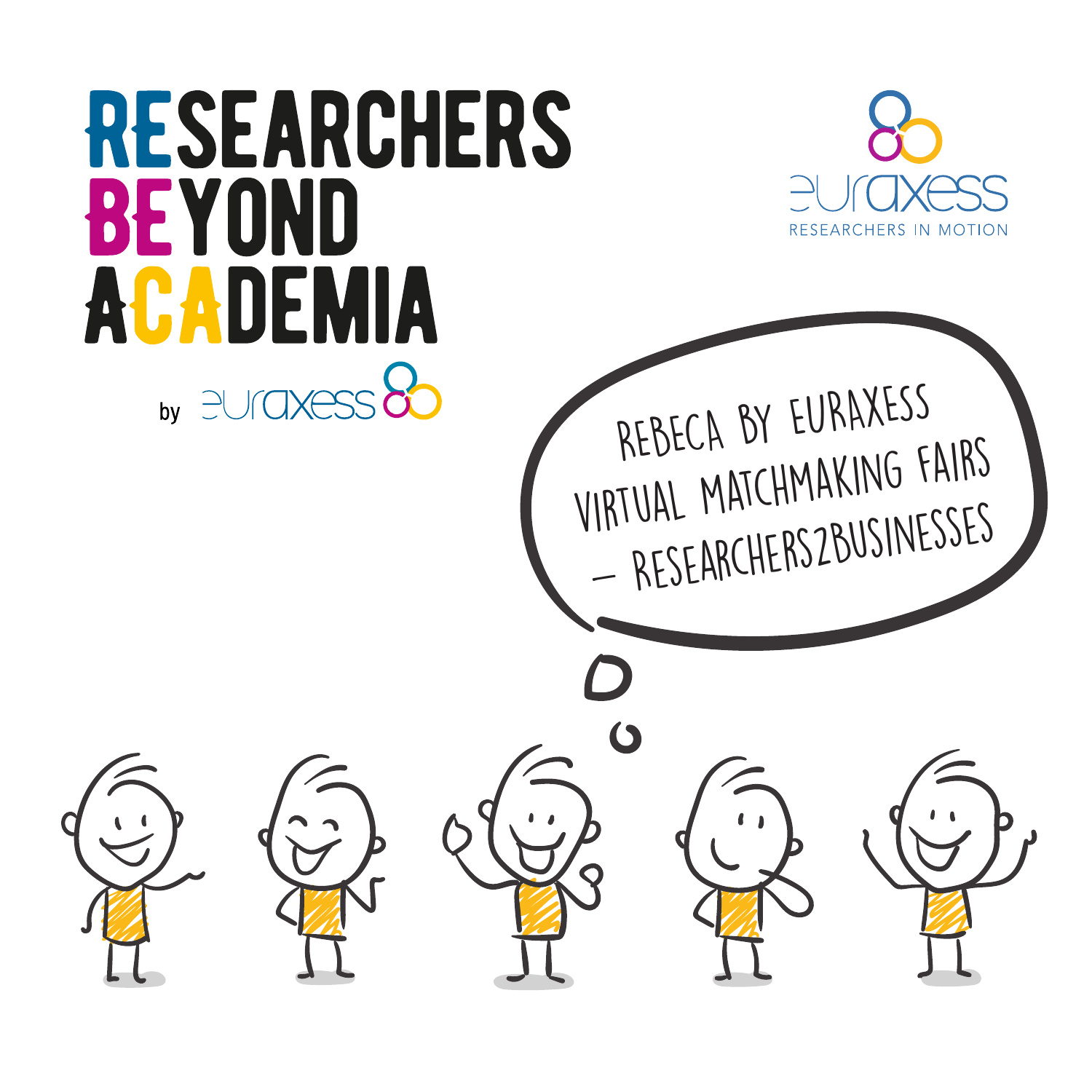### ARE YOU A RESEARCHER?



Would you like to meet and discuss with representatives of companies operating (not only) in your research field and learn about their research portfolio? Would you like to find out about career opportunities, typical R&D positions in non-academic sector, requirements and responsibilities of R&D staff? Would you like to present your research achievements, look for cooperation and internships? If yes, our matchmaking event is the right opportunity to search for the answers to your questions.

#### ARE YOU A COMPANY OPERATING IN THE FIELD OH HEALTH & WELLBEING, OR CLIMATE, ENVIRONMENT & MOBILITY?



Would you like to present the company to the young research community and other professionals? Would you like to promote internships or career opportunities? Would you appreciate an opportunity to meet and discuss with researchers and other companies operating in the similar field (not only)? Our matchmaking events offer you an access to the talent pool available across Europe and beyond.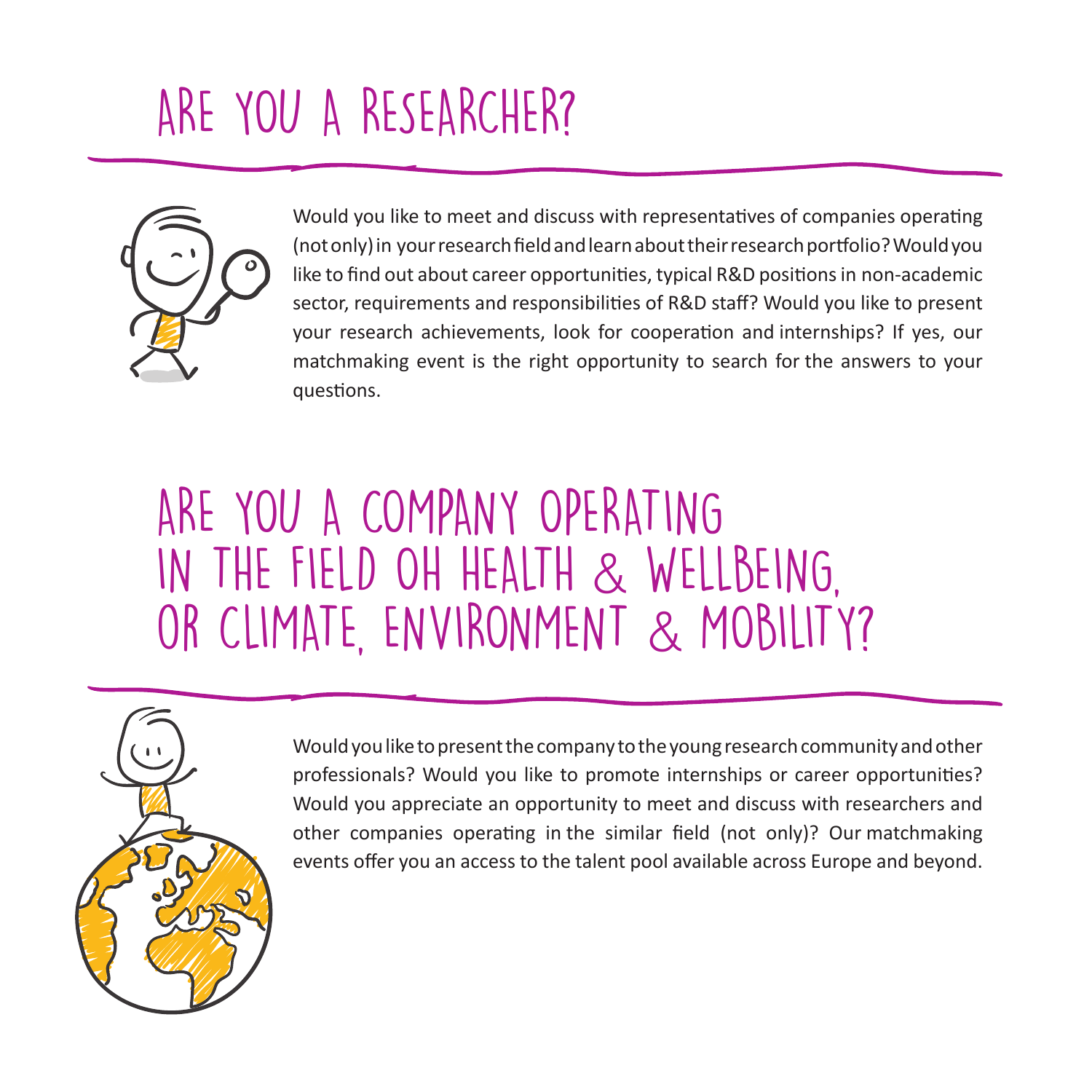#### ABOUT THE EVENTS



European and regional policies aimed at targeted cooperation between academia and the private sector enable businesses to access the vast knowledge resources of the university and also help embed university expertise within the private sector. This type of cooperation makes possible to stimulate the development of the career skills needed for entrepreneurship, innovation and creativity among researchers. Therefore, we decided to provide researchers with an opportunity to discover variety of existing career opportunities outside academia and for companies to facilitate the connection with this talent via thematically focused online Researchers2Businesses (R2B) matchmaking events. This type of activity should help the permeability of research talent among non‑academic research jobs and employers, including industry and businesses.

Moreover, specific opportunities for refugee researchers might be also presented to shelter talents escaping conflicts.

Researchers2Businesses (R2B) matchmaking events are organised by EURAXESS Network [\(https://euraxess.ec.europa.eu/\)](https://euraxess.ec.europa.eu/)<sup>1)</sup>.



<sup>1)</sup> Events are funded by project No: 101035541 – EURAXESS Hubs – H2020-IBA-SwafS-EURAXESS-Top-IV-2020. The organisers come from Slovakia (SAIA, n. o.), Czech Republic (The Centre of Administration and Operations of the Czech Academy of Sciences), France (France Universités) Albania (National Agency for Scientific Research and Innovation), Spain (Spanish Foundation for Science and Technology) and Ireland (The Irish Universities Association).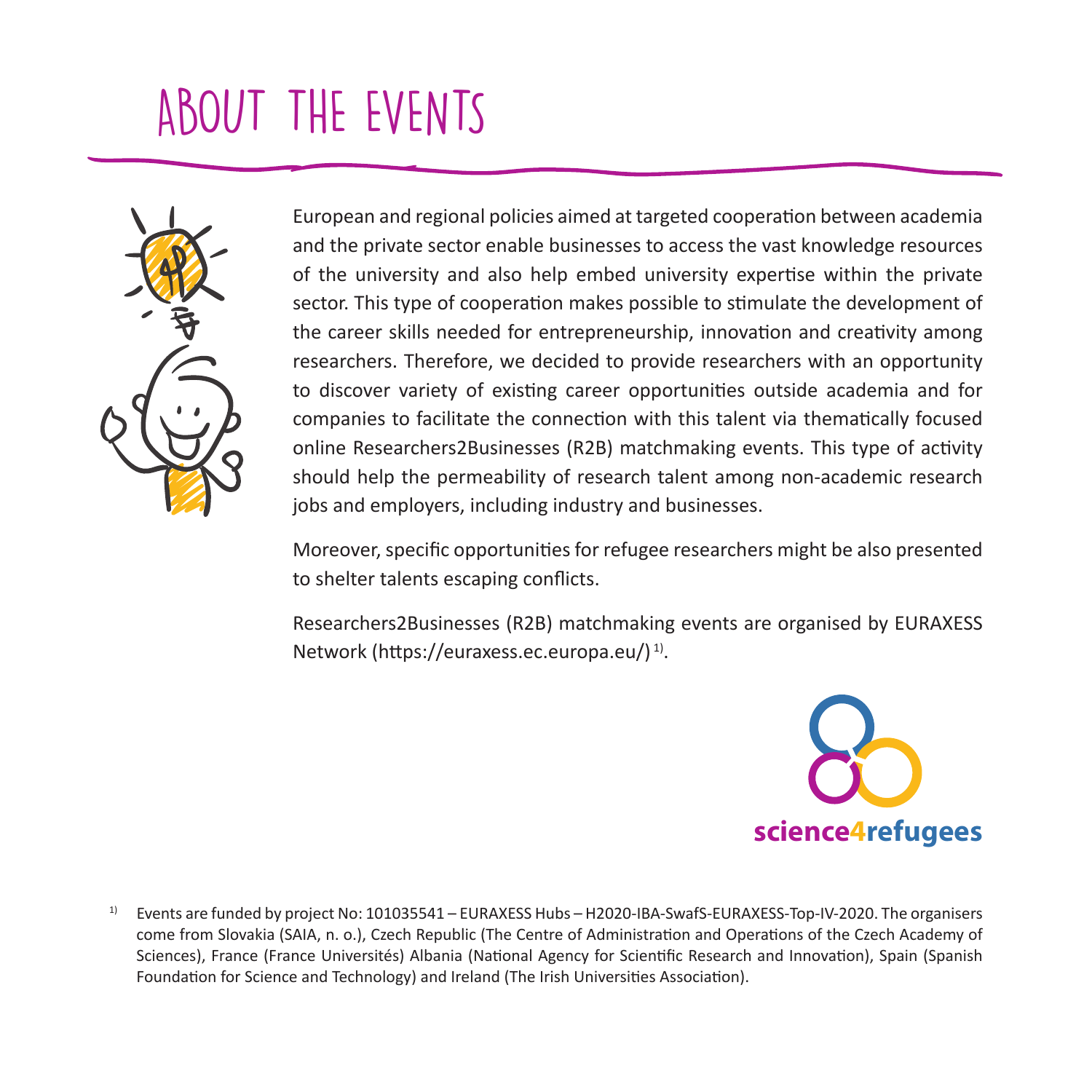## TOPICS AND DATES



Events will be thematically focused. All researchers and companies generating new knowledge, developing and manufacturing innovative solutions in the following areas are welcome to participate:

| <b>Health and Wellbeing</b>                                                                                                                                                                                                                                                                                                                                                                                                                                                                                                                                                                                                                                           | <b>Climate, Environment,</b><br>and Mobility                                                                                                                                                                                                                                                                                                                                                                                                                                                                                                                                                                                                                                                                                            |
|-----------------------------------------------------------------------------------------------------------------------------------------------------------------------------------------------------------------------------------------------------------------------------------------------------------------------------------------------------------------------------------------------------------------------------------------------------------------------------------------------------------------------------------------------------------------------------------------------------------------------------------------------------------------------|-----------------------------------------------------------------------------------------------------------------------------------------------------------------------------------------------------------------------------------------------------------------------------------------------------------------------------------------------------------------------------------------------------------------------------------------------------------------------------------------------------------------------------------------------------------------------------------------------------------------------------------------------------------------------------------------------------------------------------------------|
| taking care of our health and well-being<br>in a broad sense                                                                                                                                                                                                                                                                                                                                                                                                                                                                                                                                                                                                          | improving and protecting the climate to prevent<br>and slow-down climate changes and/or contributing<br>to developing, designing and/or piloting<br>new mobility/transport solutions                                                                                                                                                                                                                                                                                                                                                                                                                                                                                                                                                    |
| Date: June 6-7th, 2022                                                                                                                                                                                                                                                                                                                                                                                                                                                                                                                                                                                                                                                | Date: June 20th, 2022                                                                                                                                                                                                                                                                                                                                                                                                                                                                                                                                                                                                                                                                                                                   |
| The related areas could be e.g.:<br>Medicine, Human Health, Therapeutics<br>Clinical research, trials<br>$\bullet$<br>Pharmacy/Pharmaceutics<br>٠<br>Microbiology/Biology/Biotechnology<br>$\bullet$<br>Biochemistry/Biophysics<br>$\bullet$<br>Technologies related to Biological sciences<br>$\bullet$<br>Information processing & systems, IT applications<br>$\bullet$<br>related to Health<br>Medical devices, sensors<br>٠<br>Diagnostics<br>$\bullet$<br>Care, Hygiene, Beauty<br>Food production, Food quality and safety,<br>$\bullet$<br>Nutrition<br>Agriculture<br>$\bullet$<br>Sports, Leisure, Sports Medicine<br>Ageing<br>Mental health and Wellbeing | The related areas could be e.g.:<br>Meteorology/Climatology<br>Electronics/Microelectronics retaled to Transport<br>$\bullet$<br>Information processing & systems, IT applications<br>$\bullet$<br>related to Transport<br>Transport technologies<br>Environmental Engineering & Technology<br>$\bullet$<br>Air, Soil. Water pollution, treatment & protection,<br>waste & water management<br>Climate change mitigation<br><b>Environment management Systems</b><br>$\bullet$<br>Measurement, Detection tools, Sensing<br>technology, Standards<br>Ecology/Biodiversity<br>Fire safety, Hazardous materials and Radiation<br>$\bullet$<br>protection<br>Renewable sources of energy<br>Socio-economic aspects/models of Climate change |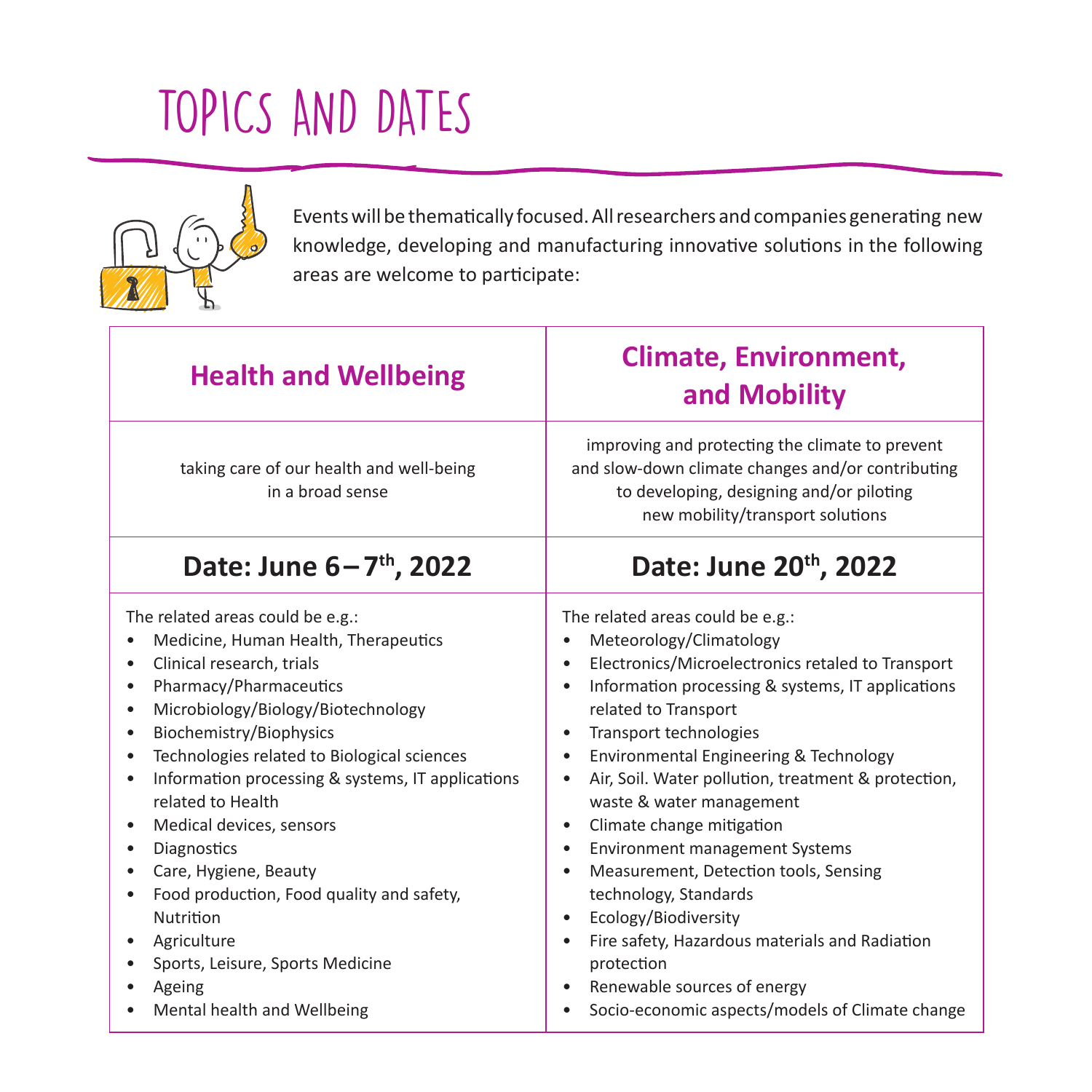## PARTICIPANTS



**Companies:** with research, technology, development and innovation or related activities carried out in Europe<sup>1)</sup>. All types of organisations (private, public, non‑for‑profit) and all company sizes are welcome.

**Early‑stage researchers and postdocs:** PhD students and postdocs conducting research in Europe or outside Europe<sup>2)</sup>. Researchers escaping from conflict zones are very welcome to participate.

Organisers will select participants so they fit well into the overall concept of the matchmaking fair and will try to provide fair opportunities to participants from various countries and regions. Up to 150 researchers and 50 companies can participate per event.

#### AGENDA



Fairs will consist mainly of 1 on 1 meetings of researchers with company representatives. Company representatives shall be available for at least 12 personal 1 on 1 meetings. Here researchers and companies can focus on sharing achievements, discussing typical positions available for staff with research background, their responsibilities, ways of cooperation with academic institutions, specific career and cooperation offers. Scheduling of individual meetings in the defined time slots will be possible in advance as well as during the course of the event based on the agreement of both sides. Companies will also be given the opportunity to present their activities in parallel group sessions and researchers to hear about companies' portfolios.

 $1)$  Companies with headquarters or branches located in 42 countries where EURAXESS Network is represented https://euraxess.ec.europa.eu/choose-your-country

<sup>2)</sup> Postdocs – primarily within up to 8 years after graduating from PhD studies